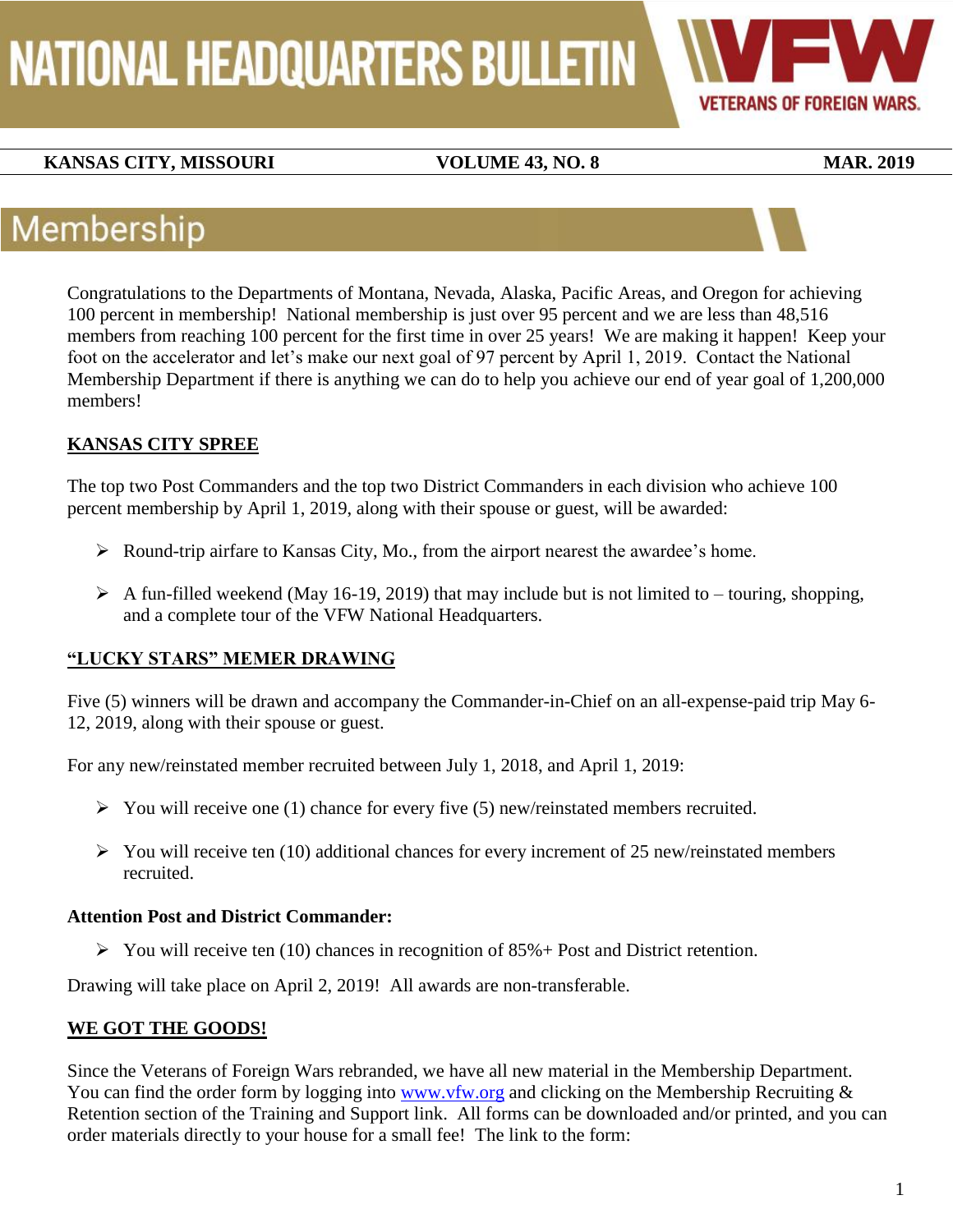[https://vfworg-cdn.azureedge.net/-/media/VFWSite/Files/MY\\_VFW/Training-and-](https://vfworg-cdn.azureedge.net/-/media/VFWSite/Files/MY_VFW/Training-and-Support/Membership/Membership-Order-Form.pdf?la=en&v=1&d=20190123T185235Z)[Support/Membership/Membership-Order-Form.pdf?la=en&v=1&d=20190123T185235Z.](https://vfworg-cdn.azureedge.net/-/media/VFWSite/Files/MY_VFW/Training-and-Support/Membership/Membership-Order-Form.pdf?la=en&v=1&d=20190123T185235Z)

If you need materials from Membership, call or email us at 1.888.JOIN.VFW or [membership@vfw.org.](mailto:membership@vfw.org) If you're needing help to pay for a booth at a local event, call your Department Quartermaster as they have the funds available to help you.

#### **LEGACY LIFE MEMBERSHIP**

CHECK OUT OUR LEGACY LIFE VIDEO! Go to **www.vfw.org** and click on JOIN, scroll down to Legacy Life Membership and then click on the video on the right. This prestigious program is available to all Life members and is now available in memoriam for past Life members**.** There are three levels of membership, each offer their own package of exclusive member benefits. Financial contributions to the Legacy Life member program are tax deductible to the maximum extent allowed by law.

|         |            |              | $\mathcal{L}$ . The contract of the contract of the contract of the contract of the contract of the contract of the contract of the contract of the contract of the contract of the contract of the contract of the contract of th |                 |
|---------|------------|--------------|------------------------------------------------------------------------------------------------------------------------------------------------------------------------------------------------------------------------------------|-----------------|
| Levels  |            | <b>Posts</b> | Departments                                                                                                                                                                                                                        | <b>National</b> |
| Gold-   | \$1,200.00 | \$18.00      | \$18.00                                                                                                                                                                                                                            | \$18.00         |
| Silver- | \$800.00   | \$12.00      | \$12.00                                                                                                                                                                                                                            | \$12.00         |
| Bronze- | \$400.00   | \$6.00       | \$6.00                                                                                                                                                                                                                             | \$6.00          |

*Enrollment Cost: Annual Payouts:*

#### *What will your Legacy be?*

#### **CONGRATULATIONS TO:** Top Three Recruiters (as of 2/20/19):

**Mark A. Short – 298** VFW Post 9400, Dept. of AZ

#### **Carlo S. Davis – 199**

VFW Post 9191, Dept. of TX

**Joseph T. Allen – 127** VFW Post 3285, Dept. of MD

#### **DEPARTMENTS WITH NEW POSTS:**

VFW Post No. 12184 in Roswell, NM

#### **ADDITIONAL REMINDERS & CHANGES**

**Hip Pocket Training:** Login and go online to [https://www.vfw.org/my-vfw/vfw-training-and](https://www.vfw.org/my-vfw/vfw-training-and-support/membership-recruiting-and-retention)[support/membership-recruiting-and-retention](https://www.vfw.org/my-vfw/vfw-training-and-support/membership-recruiting-and-retention) to view the latest training videos from the Membership Department. If you have any questions or topics you would like to cover, please email them to [membership@vfw.org](mailto:membership@vfw.org) in advance and we will cover them on the next training video. We also post these webinars on our Facebook page! If you're not on Facebook, you can still view the webinars on YouTube here: [https://youtu.be/z\\_5MovJgD6E?list=PLS17GMBrjUlatKGz\\_\\_QdpAoUHnXAvaPXi.](https://youtu.be/z_5MovJgD6E?list=PLS17GMBrjUlatKGz__QdpAoUHnXAvaPXi)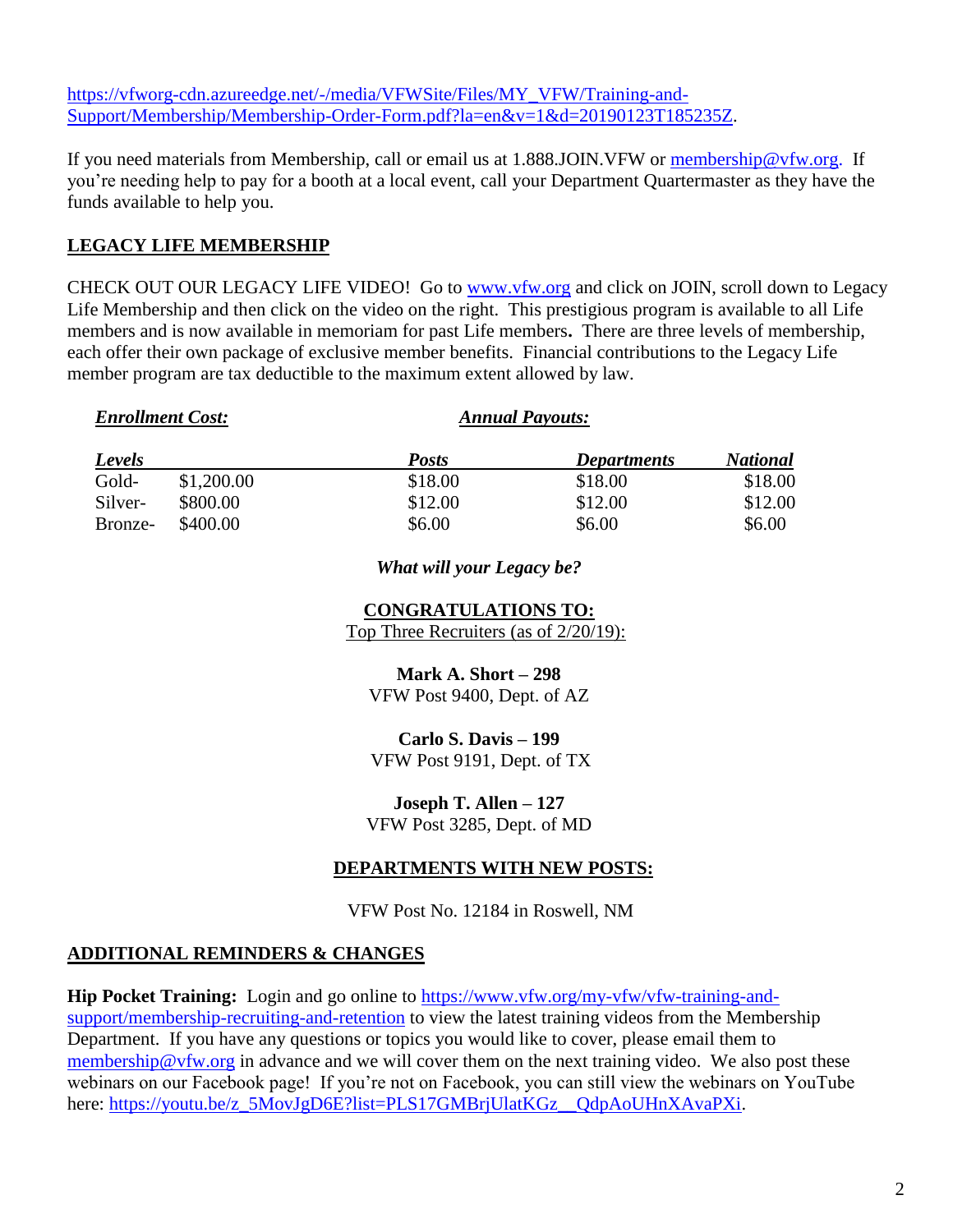### **VFW Foundation**



#### **VFW FOUNDATION GARNERS CORPORATE SUPPORT**

Three corporate supporters have agreed to renew their commitments to VFW programs and services:

Ace Hardware will repeat the Million Flag Giveaway initiated over the Memorial Day weekend in 2018. Details will be forthcoming.

In addition to National Convention Sponsorship, Comcast NBCUniversal will cover expenses for the Blevins family to attend the 2019 National Convention in Orlando. Mr. Blevins is a recipient of a VFW Unmet Needs grant and was featured in a recent VFW video [\(https://www.youtube.com/watch?v=OOmyZwbRp\\_s\)](https://www.youtube.com/watch?v=OOmyZwbRp_s).

Humana is sponsoring the 2019 NVS training sessions for VFW-accredited veteran service officers.

Please encourage all VFW and Auxiliary members in your Departments to honor these corporate supporters with their patronage.

### **/FW National Convention**

#### **VFW NATIONAL CONVENTION HOUSING:**

120th National Convention housing officially opened Feb. 15, 2019. Housing reservation information will be located on the convention website accessed through the main VFW website at [www.vfw.org/](http://www.vfw.org/)convention. The convention website will also have general convention information including the registration form and links to other convention related information for Orlando, Fla., July 20-24, 2019, including a tentative agenda.

CONVENTION REGISTRATION: Section 222 of the Manual of Procedure states each Post will pay, in advance, a national convention registration fee of twenty-five dollars (\$25) which shall entitle the Post to a packet of convention information and materials and one identified registered delegate for the VFW National Convention. Each additional delegate attending the national convention will pay a ten dollar (\$10) delegate fee provided the Post has paid the mandated \$25 advance registration fee. All advance registrations should be mailed to the VFW National Headquarters, 406 W. 34th Street, Kansas City, MO 64111, ATTN: Convention Registration or you may register online by going to [www.vfw.org.](http://www.vfw.org/)

### Development

**Soon to Arrive – Special Edition VFW Birthday Cards** – This spring the VFW is mailing the 2019 Birthday Card Collection and other gifts in recognition of your commitment to the VFW – and to struggling veterans of all generations. Also enclosed is a special Thank You card for a veteran or service member. Please sign and return it right away. We will deliver your signed Thank You card to one of America's service members or hospitalized veterans in time for Independence Day, this July 4. It means so much to them to know their fellow veterans remember and care.

Approximately 2.9 million men and women have served in the wars in Iraq and Afghanistan. Thousands of them have come home with injuries that will require a lifetime of care. Some injuries you can plainly see.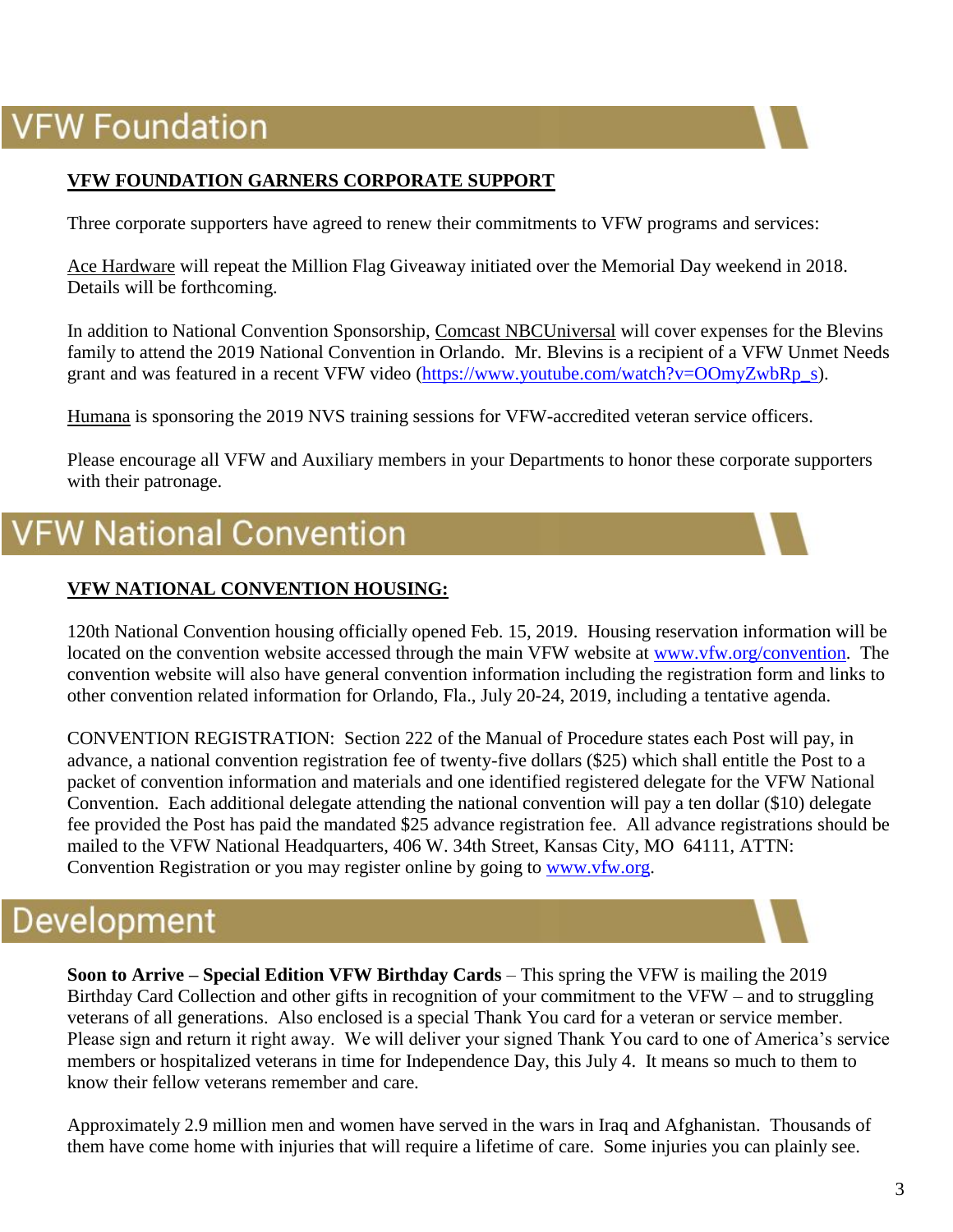Other wounds are invisible, but often just as devastating. Since 2000, more than 380,000 service members have suffered a Traumatic Brain Injury — and the numbers are rising every day. More than half of Iraq and Afghanistan war veterans treated by the VA have received care for mental health issues such as Post-Traumatic Stress.

The VFW wants to be sure when these newest veterans – and veterans from all wars and conflicts – turn to us for assistance, we have the programs available for them. Please send a donation in honor of your fellow veterans who now face a long road to recovery from injuries sustained in battle. Your gift will mean that these programs stay available and strong right in your Department.

**2019 Voice of Democracy Grand-Prize Winner to be Announced –** In late February, we sent an announcement of the 2019 Voice of Democracy State winners to VFW Friends of Freedom. We hope you had a chance to listen to the essay given by your state winner as well as the winners from other states. The grand-prize winner will be announced on Monday, March 4, at the VFW Legislative Conference in Washington, D.C. Log on to [www.vfw.org/VFWDC2019](http://www.vfw.org/VFWDC2019) for a live stream of the Parade of Winners. If you are not currently a member of the VFW Friends of Freedom, you can sign up to receive these kinds of alerts at [www.vfw.org.](http://www.vfw.org/)

**Sign Your Name, Change Your Future** – VFW members like you frequently tell us, "I wish I could do more." Learn ways you can impact future generations of veterans, just by signing your name – and with gifts that cost you nothing now. Call the VFW Planned Giving Office at 816.968.1119, email [plannedgiving@vfw.org](mailto:plannedgiving@vfw.org) or visit [www.vfw.org/plannedgiving.](http://www.vfw.org/plannedgiving)

**Have You Heard About the VFW's Partners in Patriotism? –** Would you like to support the VFW's lifechanging programs for veterans, service members and their families and reduce the amount of mail you receive? The VFW has an option that allows you to support VFW programs on a monthly, quarterly, or yearly basis, as well as reduce expenses and eliminate the fundraising mail. It is called Partners in Patriotism. As a member of Partners in Patriotism, you choose a set dollar amount for your donation (minimum amount of \$10) that is either charged to your credit card or set up as an Electronic Funds Transfer (EFT) from your bank account. Once you join the VFW's Partners in Patriotism, you will only receive the Quarterly Supporter newsletters to keep you informed of the many efforts your monthly gifts are making possible. If you are interested in joining Partners in Patriotism, you may contact Donor Services in the VFW Development Department at 1.833. VFW.GIVE (1.833.839.4483) or email us at [partners@vfw.org](mailto:partners@vfw.org) with "Partners in Patriotism Application" in the subject line.

**VFW Friends of Freedom** – If you are not already a member of the VFW's online community, please visit [www.vfw.org](http://www.vfw.org/) and look for the gold banner that says "Find Out What's Happening" to sign up. As a member of the VFW's Friends of Freedom, you will receive special emails with breaking VFW news, legislative alerts and unique opportunities to help the VFW in assisting our nation's veterans, service members and their families. You may also visit [www.vfw.org/vfwatwork](http://www.vfw.org/vfwatwork) and click on **"Read VFW success stories"** to learn how the VFW is fighting for veterans' rights, assisting veterans in need, educating our youth and aiding military families across the nation. Check back often to see newly posted stories!

**Department Resources** – Many great resources are available for your Department to use in promoting fundraising programs. You need only go to heroes. vfw.org/vfwtools. The latest fundraising program information, ideas and promotional tools from the Development Department can be found here. Download ad slicks, ready-to-use articles and other items for your Department publications and/or website. Recent mailings and mailing schedules are also posted on a regular basis. Use the Department Resources tools to help strengthen your Department programs. Check it out today!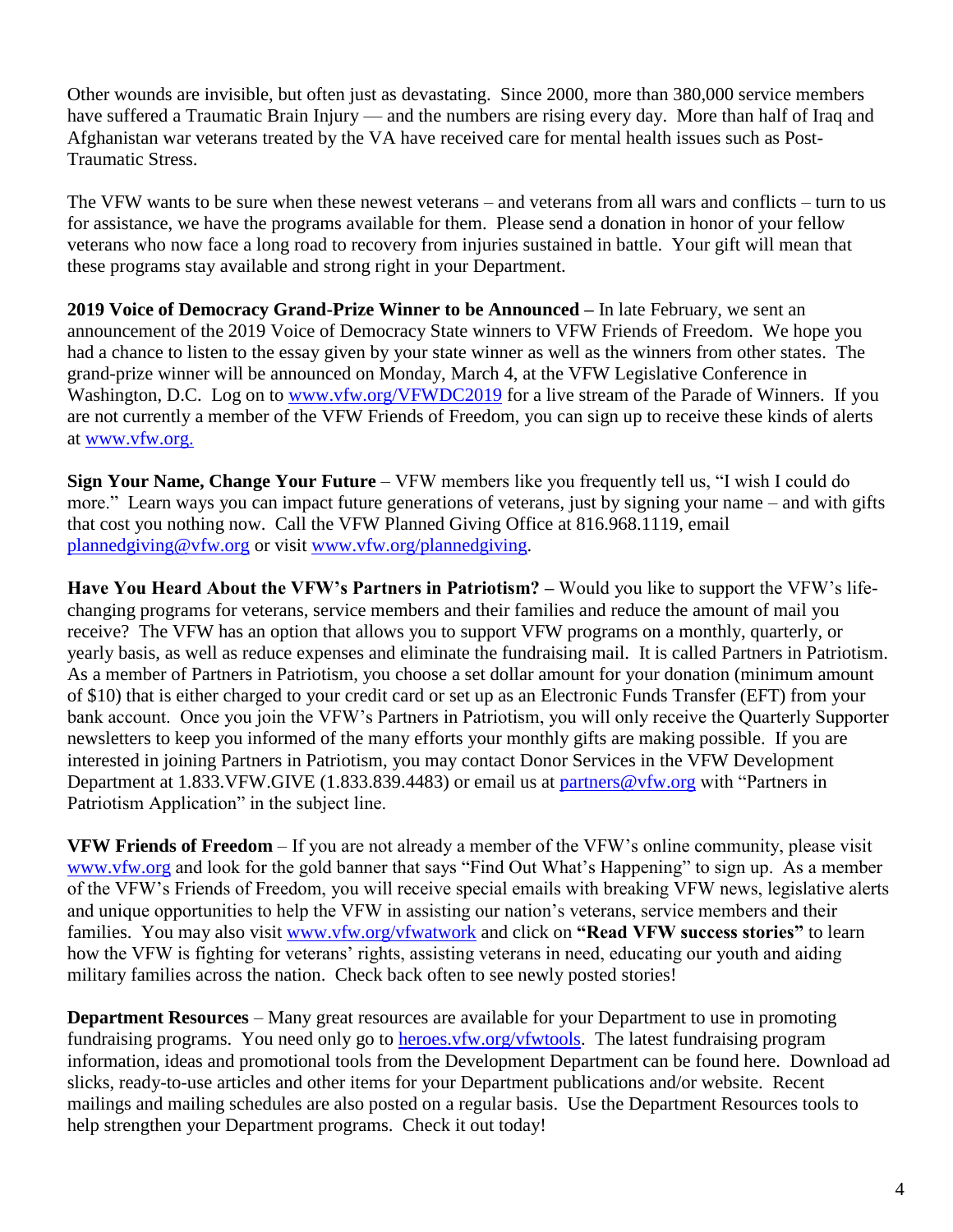### **VFW Communications**

Get ready for the 2019 VFW Legislative Conference by downloading the new VFW Events app today in the [Apple App Store](https://itunes.apple.com/us/app/vfw-events/id1450852570?mt=8) or the [Google Play Store.](https://play.google.com/store/apps/details?id=com.vfw.vfwevents) Users who don't have a smart phone or tablet can also access the app [here.](https://eventmobi.com/vfwdc2019/)

Stay up to date with all of the action throughout the legislative conference by following #VFWDC2019 on [Facebook,](http://www.facebook.com/VFWFans) [Twitter](http://www.twitter.com/VFWHQ) and [Instagram.](http://www.instagram.com/VFWHQ)

Not able to join us in D.C.? Watch the livestream of the Parade of Winners Monday, March 4 at 6 p.m. EST and the delayed livestream of the Chief's testimony on March 6, all at [www.vfw.org/VFWDC2019.](http://www.vfw.org/VFWDC2019)

### **Veterans & Military Support Programs**

As we plan for the 2019 National Convention in Orlando, we want to remind all Veterans & Military Support Chairmen to get their money in for the 2018-19 lapel pins picked up in Kansas City.

Please contact the Veterans & Military Support office at 816.968.1102 if you have any questions on how much your Department needs to send in.

There will be a new design for the Veterans & Military Support lapel pin for 2019-20! Chairmen will be able to request their pins to pick up in Orlando but if you have not turned in your donation for the 2018-19 lapel pins, you will need to pay upfront for the 2019-20 pins. Request forms will be provided sometime in March.

**Reminder: All donations to Veterans & Military Support programs must be received by April 30 to qualify for the Veterans & Military Support Certificate of Appreciation. To qualify for the certificate, a minimum of \$100 must be donated to Veterans & Military Support or any of the individual programs.**

### **/FW Programs**

VFW Posts and Auxiliaries reported donating over 10.3 million volunteer hours and \$47 million toward community service work from April 1, 2017, to May 31, 2018. The total value of our volunteers' efforts is valued at over \$302 million.

**DISPLAYING MILITARY SERVICE SYMBOLS.** Military service flags, insignias, etc., should be displayed in the following order (left to right as you face the flags): Army, Marine Corps, Navy, Air Force and then Coast Guard. For military flags, go to [http://www.vfwstore.org/products/GP238.](http://www.vfwstore.org/products/GP238)

**50TH ANNIVERSARY VIETNAM WAR COMMEMORATION PROGRAM.** The Commemorative Partner Program is designed for federal, state and local communities, veterans' organizations and other nongovernmental organizations to assist a grateful nation in thanking and honoring our Vietnam veterans and their families. As a Commemorative Partner, VFW Posts are encouraged to participate in the Commemoration of the Vietnam War by planning and conducting events and activities that will recognize the Vietnam veterans and their families' service, valor, and sacrifice.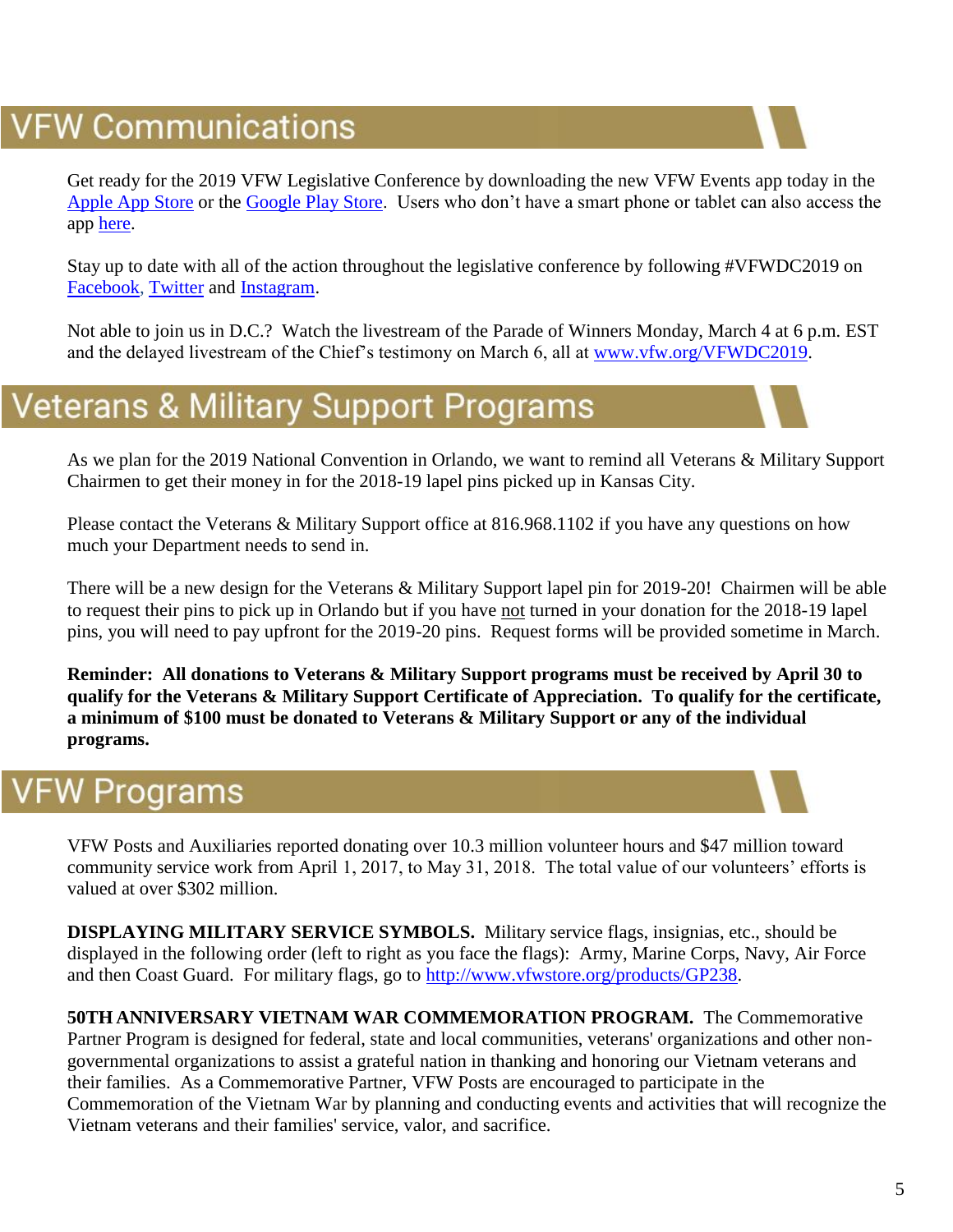Events and activities should be dignified, memorable occasions that show a sensitivity and appreciation for the solemnity of war and the losses suffered by many. Commemorative Partners should communicate how their events will achieve the congressionally-mandated objectives of the program. Events or activities should meet one or more of the following objectives.

1. To thank and honor veterans of the Vietnam War, including personnel who were held as prisoners of war or listed as missing in action, for their service and sacrifice on behalf of the United States and to thank and honor the families of these veterans.

2. To highlight the service of the Armed Forces during the Vietnam War and the contributions of Federal agencies and governmental and non-governmental organizations that served with, or in support of, the Armed Forces.

3. To pay tribute to the contributions made on the home front by the people of the United States during the Vietnam War.

4. To highlight the advances in technology, science, and medicine related to military research conducted during the Vietnam War.

5. To recognize the contributions and sacrifices made by the allies of the United States during the Vietnam War.

#### **For the VFW Posts interested in becoming an official Commemorative Partner, they must submit an application and a signed Statement of Understanding.**

#### **Applications are available at [www.VietnamWar50th.com](http://www.vietnamwar50th.com/) on the Commemorative Partner Program.**  The approval process is usually less than 30 days. Partners will be kept informed through electronic notifications. Once approved as a Partner, the Commemoration will provide organizations with a starter kit of materials for developing and implementing their programs. If you have any questions regarding the Commemorative Partner Program application process, please direct them to: [whs.vnwar50th\\_cpp@mail.mil.](mailto:whs.vnwar50th_cpp@mail.mil) For Vietnam War commemorative items, shop the VFW Store at [http://www.vfwstore.org/searchresults?q=vietnam.](http://www.vfwstore.org/searchresults?q=vietnam)

**NEW VOICE OF DEMOCRACY AND PATRIOT'S PEN THEMES.** The 2019–20 themes have been chosen by Senior Vice Commander-in-Chief William J. "Doc" Schmitz. The Voice of Democracy and the Patriot's Pen theme will be "What Makes America Great."

**NEW VOICE OF DEMOCRACY AND PATRIOT'S PEN BROCHURES.** The new 2019–20 Voice of Democracy and Patriot's Pen entry forms will be available on the VFW website on approximately April 1, 2019.

Simply visit [https://www.vfw.org/Login.aspx,](https://www.vfw.org/Login.aspx) log in to My VFW, then click on **VFW Training & Support** under the **Member Resources** heading, then click on Community Service & Youth Programs and Activities, then click on **Chairman Manuals** under the **Additional Resources** heading. Here you will find all program materials.

Additionally, as of April 1, anyone (including students, parents, teachers, and chairmen) can download and print the student entry forms for Voice of Democracy and Patriot's Pen by visiting the below links: Voice of Democracy: <http://www.vfw.org/VOD/> Patriot's Pen: <http://www.vfw.org/PatriotsPen/>

For Voice of Democracy and Patriot's Pen brochures, posters, awards and more, visit the VFW Store: <http://www.vfwstore.org/category/programs/voiceofdemocracy> for Voice of Democracy and <http://www.vfwstore.org/category/programs/patriotspen> for Patriot's Pen.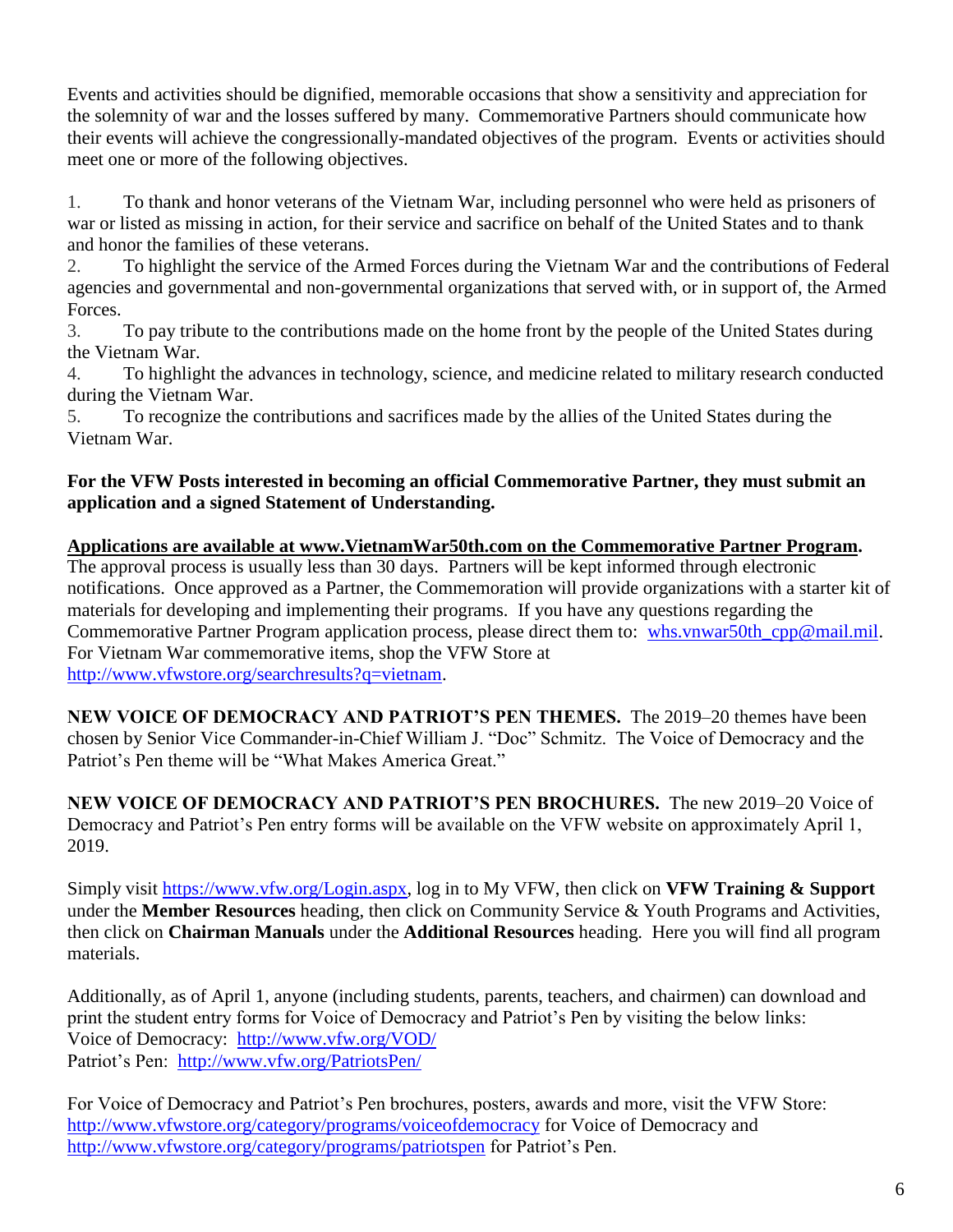#### **SMART/MAHER VFW NATIONAL CITIZENSHIP EDUCATION TEACHER AWARD.**

Nominations for this award and the judging at the Post, District and Department level are completed. Each Department's selections will receive a National Commendation citation. The National winners will be announced soon!

The Smart/Maher VFW National Citizenship Education Teacher awards include: three national \$1,000 awards for the top K-5, 6-8 and 9-12 teachers for professional development expenses; \$1,000 award to each winning teacher's school; plaques for both the winning teacher and school; and, an all-expenses- paid trip to attend the VFW National Convention in July 2019 in Orlando, Fla. In addition, the top 10 national high school teachers will be invited to attend one of the available Summer Graduate seminars at the Freedoms Foundation in Valley Forge, Pa.

Order the Citizenship Education Teacher Recognition Citation from the VFW Store, product #4320, [http://www.vfwstore.org/products/23980.](http://www.vfwstore.org/products/23980) Present to all teachers nominated at all levels for the national award.

If you have any questions, please contact the VFW Programs office at 816.756.3390, ext. 6287.

**YOUTH HUNTING AND SHOOTING PROGRAMS.** VFW has been involved with the National Rifle Association (NRA) since 1920. Through the NRA, hundreds of VFW Posts provide hunter safety courses and sponsor shooting competitions. Annually, VFW and NRA offer junior and adult small-bore rifle and air rifle individual and team matches conducted by mail called Postal Matches\*.

NRA Postal Matches are designed for VFW rifle teams as a sport activity for youth and adults to build interest in rifle shooting and safety. A Postal Match is a match in which competitor's fire on their home ranges using targets which have been marked for identification. The team match is a series of four monthly matches for teams sponsored by VFW Posts held from December through March. The individual VFW match is fired in the fall with a December closing date. The scores are then mailed to the NRA for ranking of awards.

If your VFW Post does not already participate in the Youth/Adult Rifle Program and would like to take part in a program that has great appeal for youngsters as well as adults, please go to the NRA's Postal Match website [http://www.nrahq.org/compete/dept-postal.asp.](http://www.nrahq.org/compete/dept-postal.asp)

Complete program information, rules, and entry form (in PDF format) are available: [http://postalmatches.nra.org/documents/pdf/compete/Postals/VFW%20Postal.pdf.](http://postalmatches.nra.org/documents/pdf/compete/Postals/VFW%20Postal.pdf)

If you have any questions, please contact the NRA directly at:

National Rifle Association Competitive Shooting Division 11250 Waples Mill Rd. Fairfax, VA 22030 e-mail: [postals@nrahq.org](mailto:postals@nrahq.org) phone: 703.267.1482

If you have any other questions, please feel free to contact the VFW Programs Office at 816.968.1155 or email [qcarroll@vfw.org.](mailto:qcarroll@vfw.org)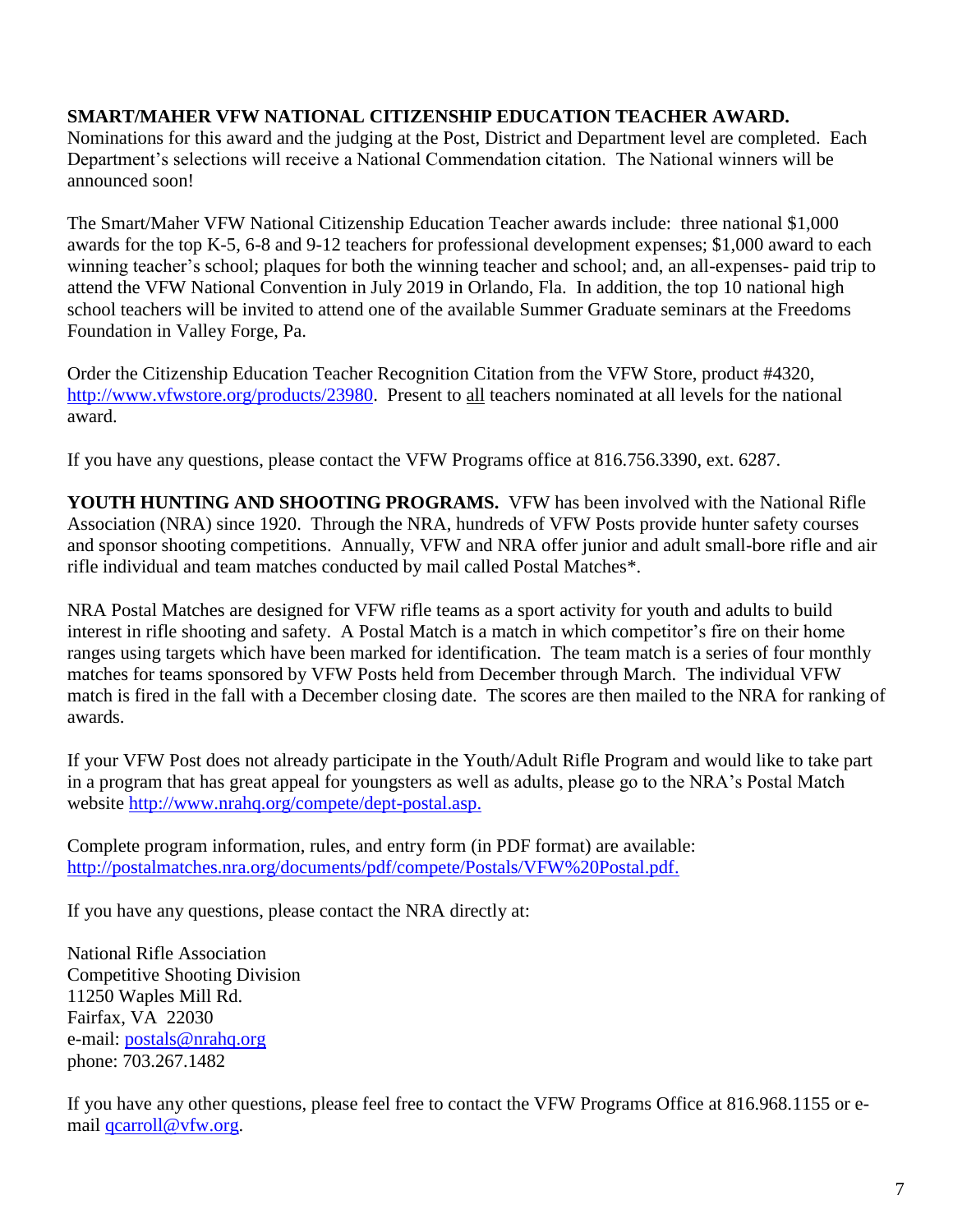\*There are clubs and Posts, etc. that have local shooting programs all around the world. They teach gun safety and target shooting. Often, they wish to compete against other groups but cannot afford to travel to competitions. The NRA created "Postal Matches," where a team of shooters can have their own local competition using paper targets. These are NRA-sanctioned targets and must be signed by local officials verifying the manner in which the competition was conducted and the age of the participants. Those targets are then sent to the NRA Postal Match Program and, using the targets from the various groups, the NRA judges determine who wins, places, etc. and awards prizes. That way, the shooting match can involve shooters and clubs from almost anywhere without anyone having to travel. It's all done through the U.S. Postal System. Hence, the term, "Postal Match."

**VFW SPECIAL PROJECT PROGRAM.** This program was put in place to recognize VFW units for creating and completing unique and extraordinary community service projects.

Record book entry nominations that are found to be complete and well-substantiated should be endorsed by the Department Adjutant or VFW Department Community Activities Chairman and forwarded to National Programs Department. Deadline for entries is April 30 of each year.

Every Post Special Project receiving the Award of Excellence in the May judging will be entered in the Fred C. Hall Memorial Outstanding Post Special Project Competition. Complete information can be found in the 2018–19 VFW Community Activities and Citizenship Education Chairman's Manual.

**NATIONAL COMMUNITY SERVICE VOLUNTEER RECOGNITION PROGRAM.** This program is designed to provide recognition and awards to VFW members who volunteer their time to outside organizations. Recognition is in the form of certificates and/or lapel pins which are given to volunteers who have completed the number of hours prescribed for those awards. For more information, see the VFW Community Activities and Citizenship Education Chairmen's Manual or contact Tammy at 816.756.3390, ext. 6287 in the VFW Programs department for a nomination form.

**WORLD WAR ONE COMMISSION PARTNERSHIP**. Any municipal government, individual or organization may apply. Likewise, any individual, organization or company can become a sponsor of this effort, as the more we can raise toward this program, the greater the amount of the matching grant to the winning memorials.

<http://www.worldwar1centennial.org/index.php/about-the-program.html>

The VFW role is to help publicize the program and get local Posts (and Auxiliaries) involved.

A sample project is at: [http://www.worldwar1centennial.org/index.php/resources.html#project-profiles.](http://www.worldwar1centennial.org/index.php/resources.html#project-profiles) (See the Ocean Springs video.)

A fun starting point is to first find memorials around the country. Information on this is at [http://www.worldwar1centennial.org/index.php/memorial-hunters-club-about.html.](http://www.worldwar1centennial.org/index.php/memorial-hunters-club-about.html) Scouting groups and 4-H Clubs can also get involved.

As you know, 2018 marked the centennial of World War I. There is a lot our members can do to help educate the public, commemorate the war, and honor those who served. The World War One Centennial Commission has created a landing page on their website for veterans to simplify navigation to key areas. You'll find it at [www.ww1cc.org/veterans.](http://www.ww1cc.org/veterans) Here are a few suggestions: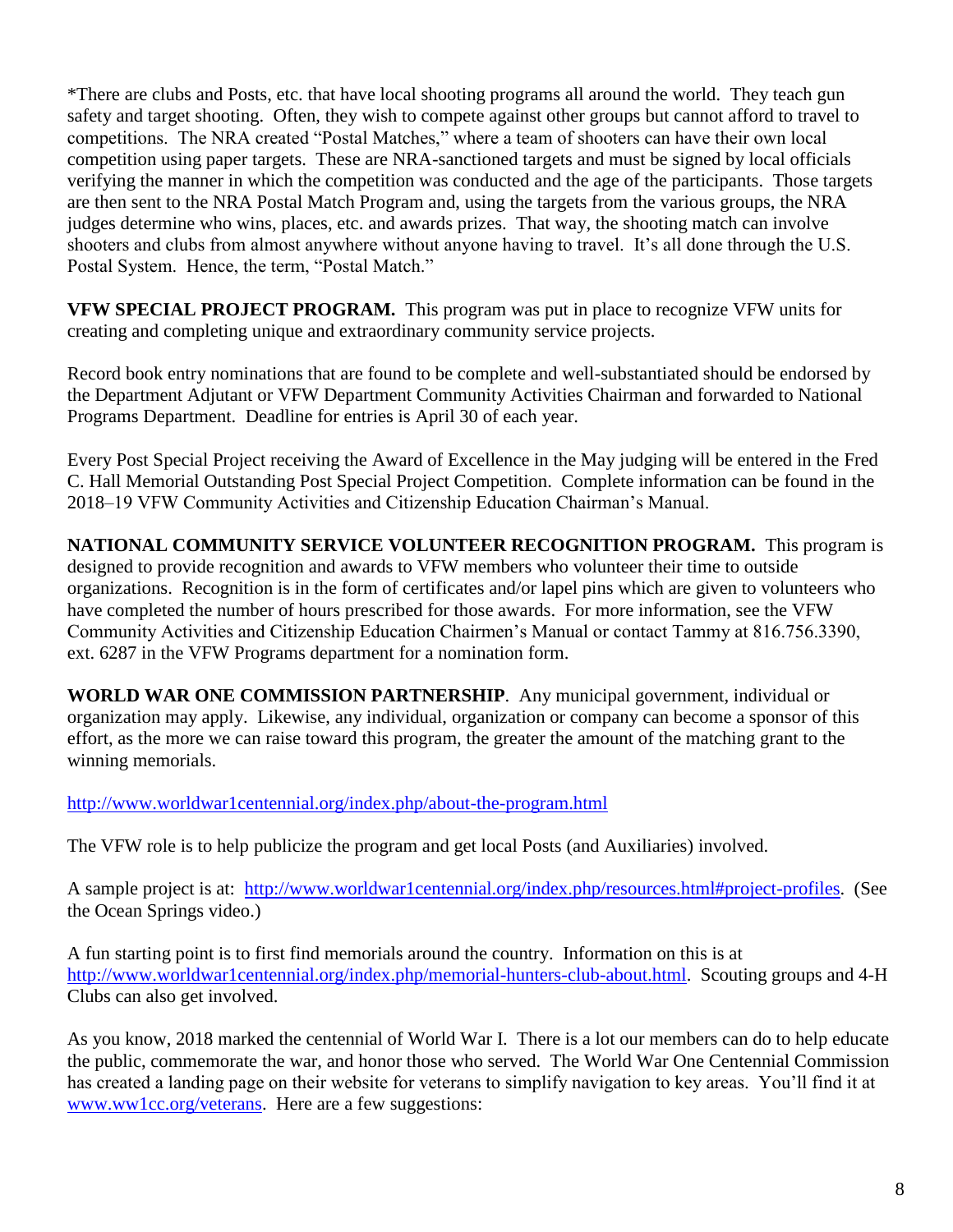-- **THE WORLD WAR ONE PODCAST** is an award winner! Subscribe here: [ww1cc.org/cn](http://ww1cc.org/cn) and become the envy of your friends and colleagues with your knowledge about all matters related to the Great War!Subscribe to the **Dispatch** newsletter to keep up to date. Listen to the Centennial News **Podcasts**. Podcast #61 features VFW Post 968 in Raymond, Wash., talking about their 100 Cities/100 Memorial project.

--Take advantage of the vast store of **education materials,** and use any meeting opportunity in your community to discuss the war and kindle interest in all matters related to the "War that Changed the World."

--**Purchase a commemorative US Mint WWI coin** (\$10 from the sale of each coin funds the memorial).

#### -- **POPPY SEED PACKETS & PROGRAM.**

--The poppy as a symbol of remembrance was first proposed after the war by an American woman, Moina Michael, who wrote "*We shall keep the faith."* 

--Use the WWI poppy program to raise money for your organization and help us build the National Memorial! Flanders poppies are living symbols of the great sacrifice made by the doughboys, marines and sailors. They grow everywhere! Remember the Great War by planting poppies in your community. Go here and learn more: [https://www.worldwar1centennial.org/1881.](https://www.worldwar1centennial.org/1881)

--Make sure your ancestors or family members who served are listed on the **World War I Roll of Honor** and donate in their names toward building the WWI National Memorial with a "digital" remembrance wreath. The Roll of Honor features individual profiles for many of the more than 4 million American service members who responded to the call of "Over There" in support of the warweary Allies and helped achieve victory. All donations go directly toward funding the memorial.

**MEMORIAL HUNTERS -- WE NEED YOUR HELP.** Dust off your Indiana Jones outfit - grab your smartphone/camera and get ready to hunt for treasure!

--Beginning 100 years ago at the end of WWI, thousands of local memorials were erected in honor of those who served. The memorials were put up by towns, cities, veterans' organizations, schools, churches, civic organizations and clubs. Today, there is no national register of these important and long forgotten American cultural and historical treasures.

--Join the Memorial Hunters Club and help us hunt down and catalog this fading national treasure.

--We have already had huge help from the state Centennial teams, especially those in Alabama, Georgia and New Jersey who have cataloged hundreds of WWI memorials for their states.

--When you find some of these gems in your state, go here to register:

<https://www.worldwar1centennial.org/memorial-hunters-club-about.html>

--Get your [anthropology](http://www.merriam-webster.com/dictionary/anthropology) on...It's time to go treasure hunting!

--Raise money for the memorial by supporting the **WWI Poppy Program**.

--**Learn more** about the memorial and see all the resources available at [www.ww1cc.org.](http://www.ww1cc.org/)

For any follow-up questions, please contact Lynn Rolf, Programs Director, at  $\frac{\text{Inoff@vfw.org}}{\text{Inoff@vfw.org}}$  or 816.968.1116.

#### **WORLD WAR ONE CENTENNIAL NEWS:**

#### **WAS YOUR POST NAMED AFTER A WORLD WAR ONE VETERAN OR VETERANS? WE**

**WANT TO HEAR FROM YOU!** The U.S. World War One Centennial Commission (WWICC) is seeking information about VFW Posts named in honor of a local or national World War I veteran, along with stories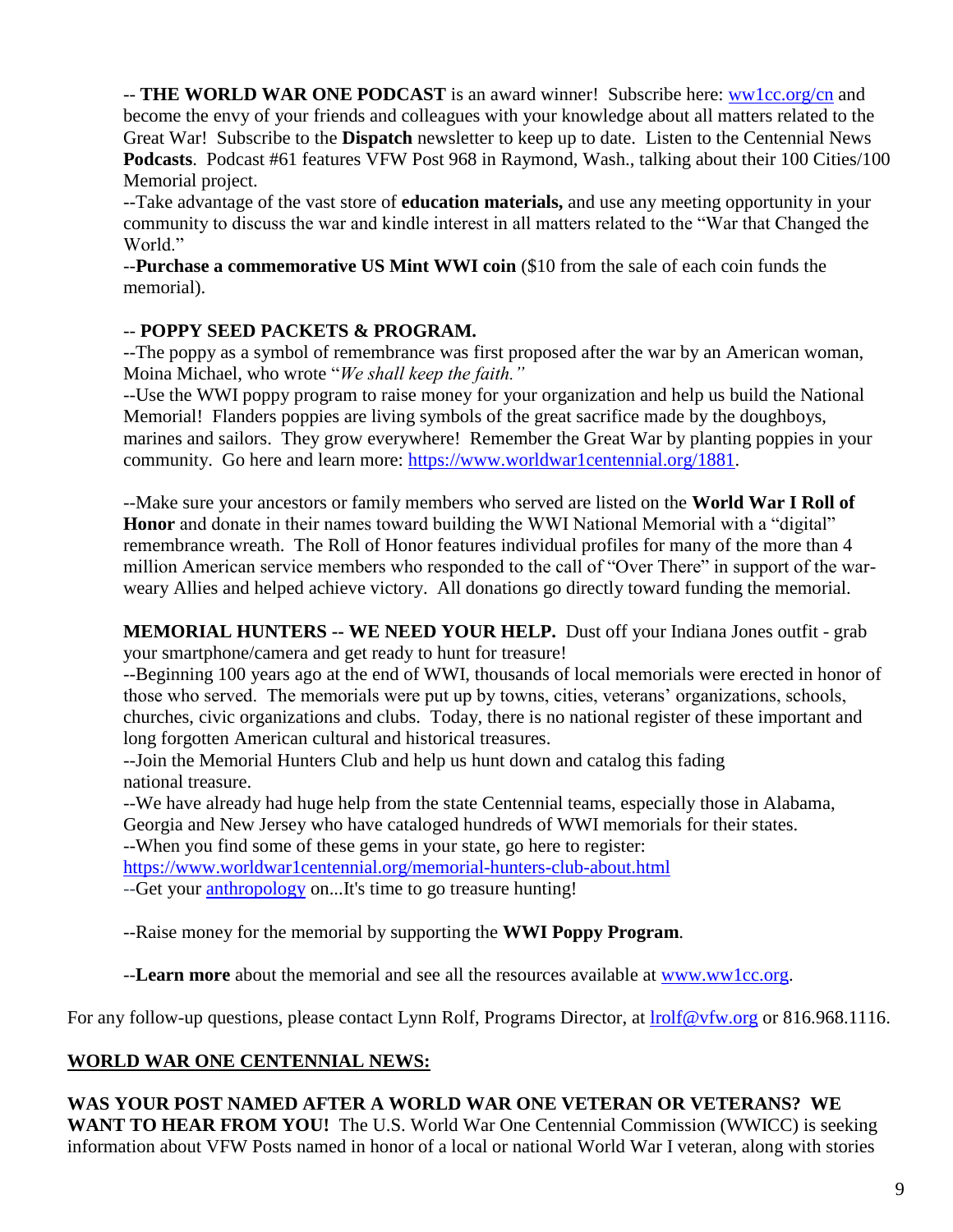of his or her service, photographs, newspaper clippings and/or other historical information. WWICC will endeavor to honor these Posts by showcasing this special information on its website and feature highlights in its electronic *Dispatch* newsletter. Please note: any information received will be maintained by the commission and will become part of the U.S. Government's historical (Library of Congress) records/archives upon the expiry of its mandate. The point of contact is David W. Hamon, VSO/Military Director for the commission, at [david.hamon@worldwar1centennial.org](mailto:david.hamon@worldwar1centennial.org) and/or 540.379.8584**.**

WWICC has also created a special landing page for veterans, history lovers, family members, friends and community members. At [ww1cc.org/veterans,](http://ww1cc.org/veterans) visitors will find "tiles," easy to access and read, in order to educate, commemorate and honor the Great War, as per the commission's congressional mandate and charter.

**POW/MIA FLAG -- OFFICIAL DISPLAY DAYS.** Public Law 105-85 (Nov. 16, 1997) indicates the days that federal agencies, military installations and U.S. post offices are required to display the POW/MIA flag. The days are: Armed Forces Day, May 18, 2019 (third Saturday in May); Memorial Day, May 27, 2019 (last Monday in May); Flag Day, June 14; Independence Day, July 4; National POW/MIA Day, Sept. 20, 2019 (third Friday in September); and Veterans Day, Nov. 11. To purchase a POW/MIA flag, go to [http://www.vfwstore.org/products/GP237.](http://www.vfwstore.org/products/GP237)

**IRS AND VFW AWARD MONIES.** The Internal Revenue Service (IRS) requires that any recipient that receives more than a \$599 award should receive a Form 1099 identifying the proceeds as taxable. This will include the VFW programs Patriot's Pen and Smart/Maher VFW National Citizenship Education Teacher Award.

### **VFW Member Benefits**

#### **Dental Insurance**

Your health needs dental care; your wallet needs dental insurance.

A lot of people dread bi-annual visits to the dentist. Despite the anxiety you may face, going to the dentist regularly is important in maintaining good oral health and overall health.

Routine visits to the dentist can help prevent tooth decay, bad breath and gum disease. Dentists can detect a handful of other maladies, such as Crohn's disease, diabetes, anemia and more.

Dental insurance is one of the most affordable investments you can make in your overall health. Most plans cover preventive exams, cleanings and some x-rays, and offer discounted rates for additional services.

For additional information about Dental Insurance, click [here.](https://vfwinsurance.com/healthcare/#dental)

#### "Budd DD)

**MEMORIAL DAY CAMPAIGN.** You should already be planning for the Memorial Day "Buddy"<sup>®</sup> Poppy Campaign. Contact your Department Quartermaster to place your order for poppies. Remember that your poppies should be ordered a minimum of 6 to 8 weeks in advance of your distribution date. Be sure to specify a date by which the poppies are required; do not use "ASAP." Miscellaneous items (coin cans, caps, buttons, posters, etc.) should be ordered directly from the VFW Store at <https://www.vfwstore.org/category/programs/buddypoppy> or the VFW Store/Emblem and Supply Catalog.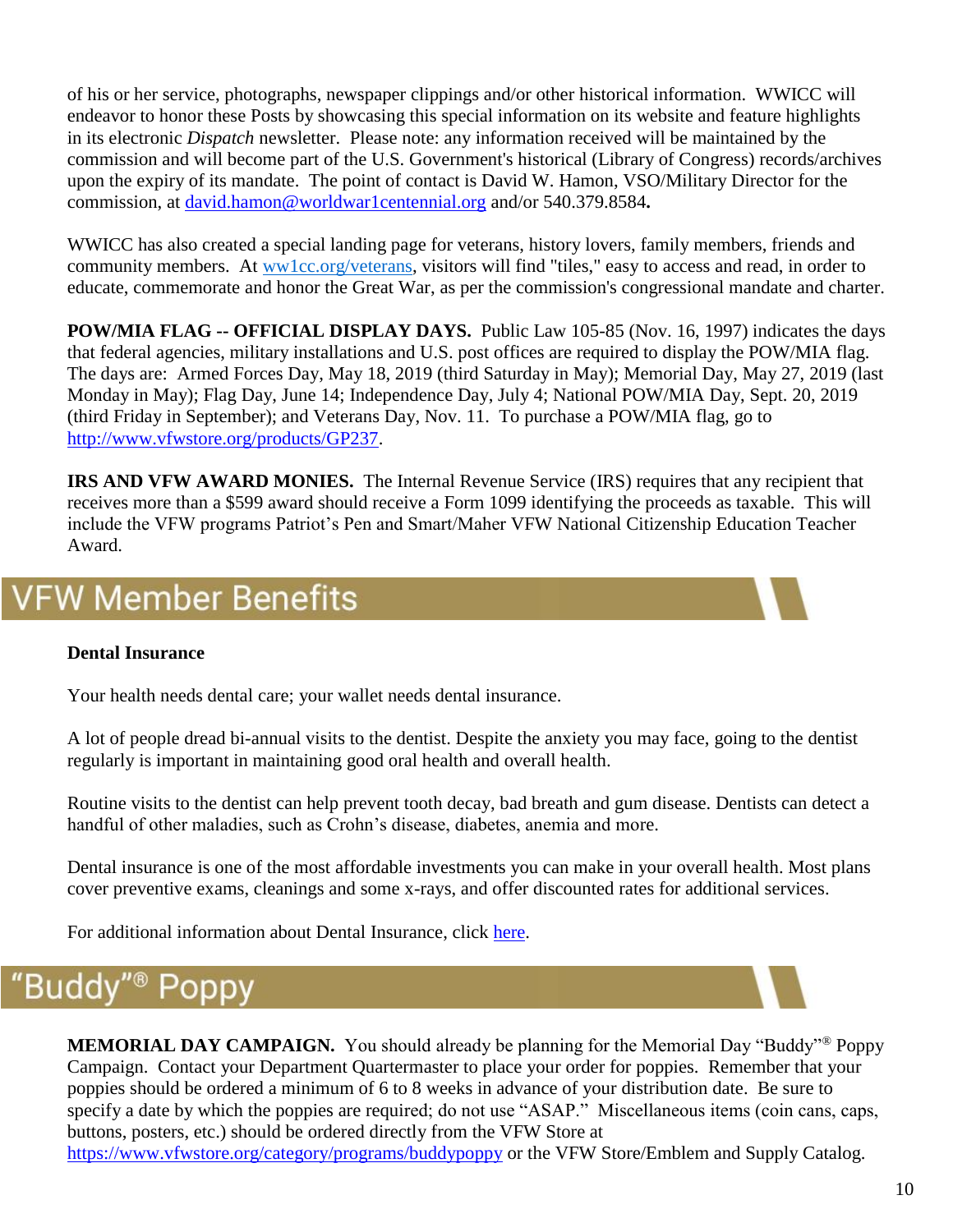Although we emphasize Buddy Poppies on Veterans Day and Memorial Day, it is important to realize that the distribution of Buddy Poppies should be a year-round exercise. Each time a Post participates in an activity where the public will be present, Buddy Poppies should be present as a fundraising tool and simply to recognize our fallen comrades. Where the VFW appears, Buddy Poppies should be a constant reminder that we will never forget those who have perished in the name of liberty. Just as "They Gave, Will You?" is a year-round thing, so should the distribution of the VFW Buddy Poppies.

The Manual of Procedure provides that Post relief funds may be used for programs such as Voice of Democracy, Patriot's Pen, Citizenship Education, and Community Service as long as suggestions in the chairmen guidebooks are used as an example of promoting these programs.

Posts are further reminded that Section 711 of the Manual of Procedure provides that non-profit organizations, exempt from taxes under Section 501(a) of the Internal Revenue Code, may assist with the distribution of Buddy Poppies, provided there shall be no division of proceeds. A donation to these groups may be made from the Post general fund.

Contact information: [BuddyPoppy@vfw.org](mailto:BuddyPoppy@vfw.org) or 816.756.3390, ext. 6722 for any questions or concerns.

**VFW SILVER, GOLD AND DIAMOND ANNIVERSARY POPPIES.** The silver, gold and diamond anniversary Buddy Poppies are only for Posts that are currently in their 25th, 50th, 75th or 100th anniversary years. The anniversary poppies are approximately three times as expensive for us to produce, but because of the small quantities we deal in, we don't pass those costs on to the Posts. Please limit your order of anniversary poppies to 1,000 to ensure stock does not run out. These are ordered through the Department and processed the same as the red poppies. Annotate on the order to National that it is for anniversary poppies and specify which one.

**VETERANS OF FOREIGN WARS JOINS "WORLD WAR ONE POPPY PROGRAM."** The Veterans of Foreign Wars is joining the U.S. World War One Centennial Commission in announcing the WWI Poppy Program to raise awareness about World War I and generate funds for local VSO chapters all over the country.

The VFW is proud to share with you the WWI Poppy Program; an opportunity to generate resources for your Post while helping to honor the 4.7 million Americans who wore the uniform during WWI.

Poppies grew across the war-torn battlefields of Europe after World War I. From 2017 to 2019, the U.S. World War One Centennial Commission will tell the story of those American veterans, through events, exhibits, and memorial efforts, and the VFW is proud to be a partner in this important commemoration.

Click on the following link to learn about the WWI Poppy Program and how your purchase of a Poppy Kit helps build the new National World War One Memorial in Washington, D.C., while also helping to raise money for your Post.

Link: [ww1cc.org/poppy](http://ww1cc.org/poppy)

Here is a quick video that can help people understand why it is so important that we honor those who served during World War I: [https://www.youtube.com/watch?v=l\\_y4l49mZso.](https://www.youtube.com/watch?v=l_y4l49mZso)

The red poppy is an internationally recognized symbol of veteran remembrance. Its use began in World War I and was captured in the war poem "In Flanders Fields," by Lt. Col. John McCrae.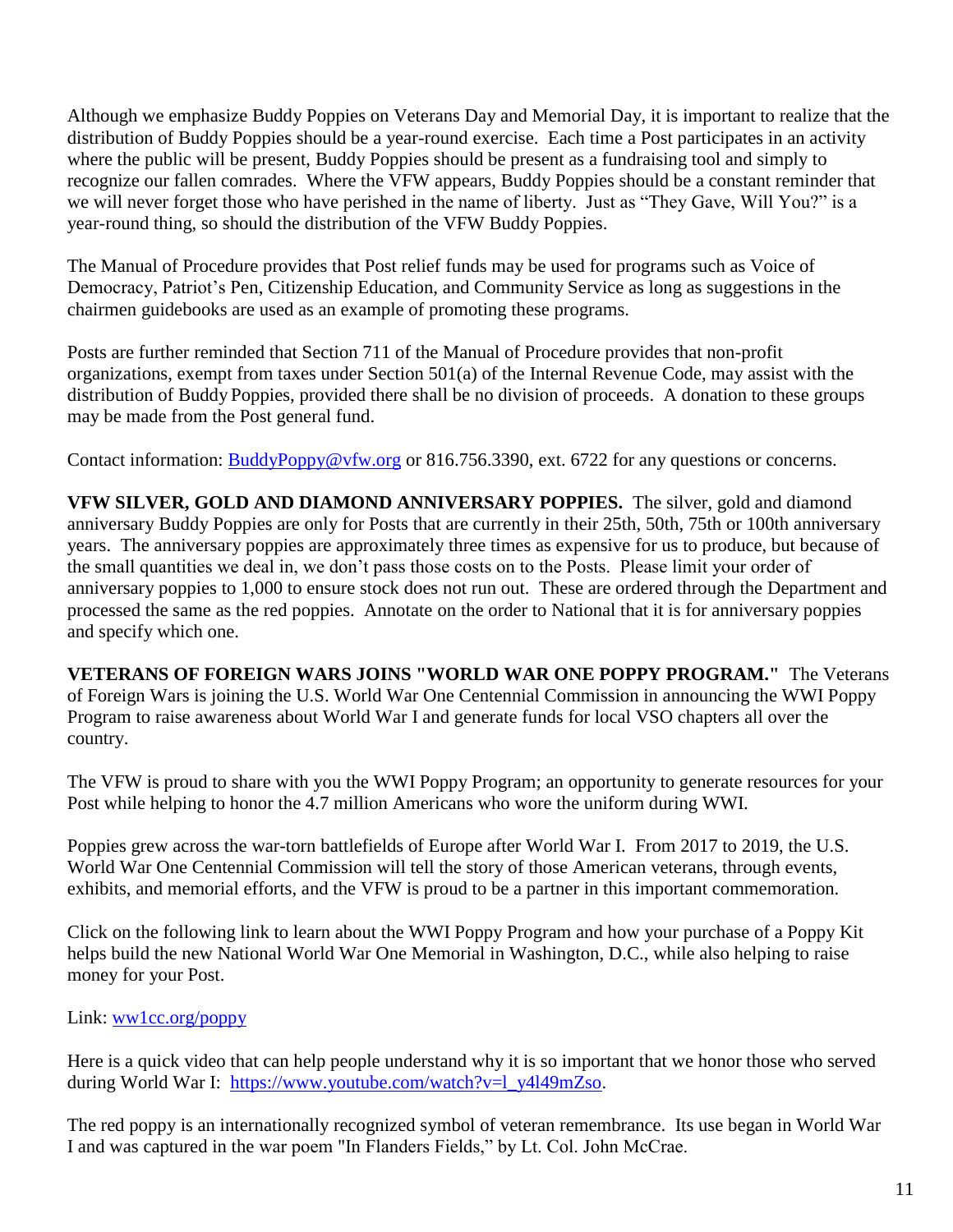## **National Veterans Service**

#### **REMINDER: Nominations for the Accredited Representative of the Year Award are due by April 30.**

NVS has recognized previous award winners from the Departments of New Hampshire, Rhode Island, and New Mexico. These service officers stood out from our nationwide cadre for not only meeting the challenge daily, but exceeding it through exemplary commitment, technical knowledge, and customer service.

#### **We encourage every Department Commander to submit a nominee for this award.**

#### ELIGIBILITY:

Eligible nominees include:

- Department Service Officers
- Assistant Department Service Officers
- Claims Consultants/Representative/Analysts/Reviewer
- Veterans Service Officers/Representatives

Individuals **NOT** eligible for this award are:

- VFW National Staff or
- VFW Contractors
- VFW accredited representatives whose primary employer is other than the VFW or a State veterans agency

#### SELECTION CRITERIA:

- 1. Nominees for the annual award must have demonstrated exceptional efforts in assisting veterans and their families during the 12 months preceding the April 30 deadline.
- 2. A brief summary (no more than 2 pages) is to be submitted which explains the who, what, when, where, and how the nominee's efforts are considered exemplary. Suggested items for consideration (but not limited to):
	- # of individuals with VFW POAs assisted
	- Community outreach conducted
	- Excellent customer service provided (examples required)
	- Use of VetraSpec or another electronic claims processing system (specify system)
	- Submission of TIMELY monthly reports (if located in a VA regional office)
	- # of VFW members recruited

#### AWARDS:

The individual who is ultimately chosen as the recipient of the award will be furnished round-trip travel (for the winner and one guest) and two night's hotel accommodations to attend the VFW National Convention where the award will be presented. In addition, the award recipient will receive \$599 in recognition of their accomplishments and to offset travel expenses.

Nominations may be sent to the Director, VFW National Veterans Service, either by mail (200 Maryland Ave., NE, Washington, DC 20002, ATTN: Service Officer Award), faxed to 202.547.3196 (ATTN: Service Officer Award), or scanned and emailed to [taldana@vfw.org.](mailto:taldana@vfw.org)